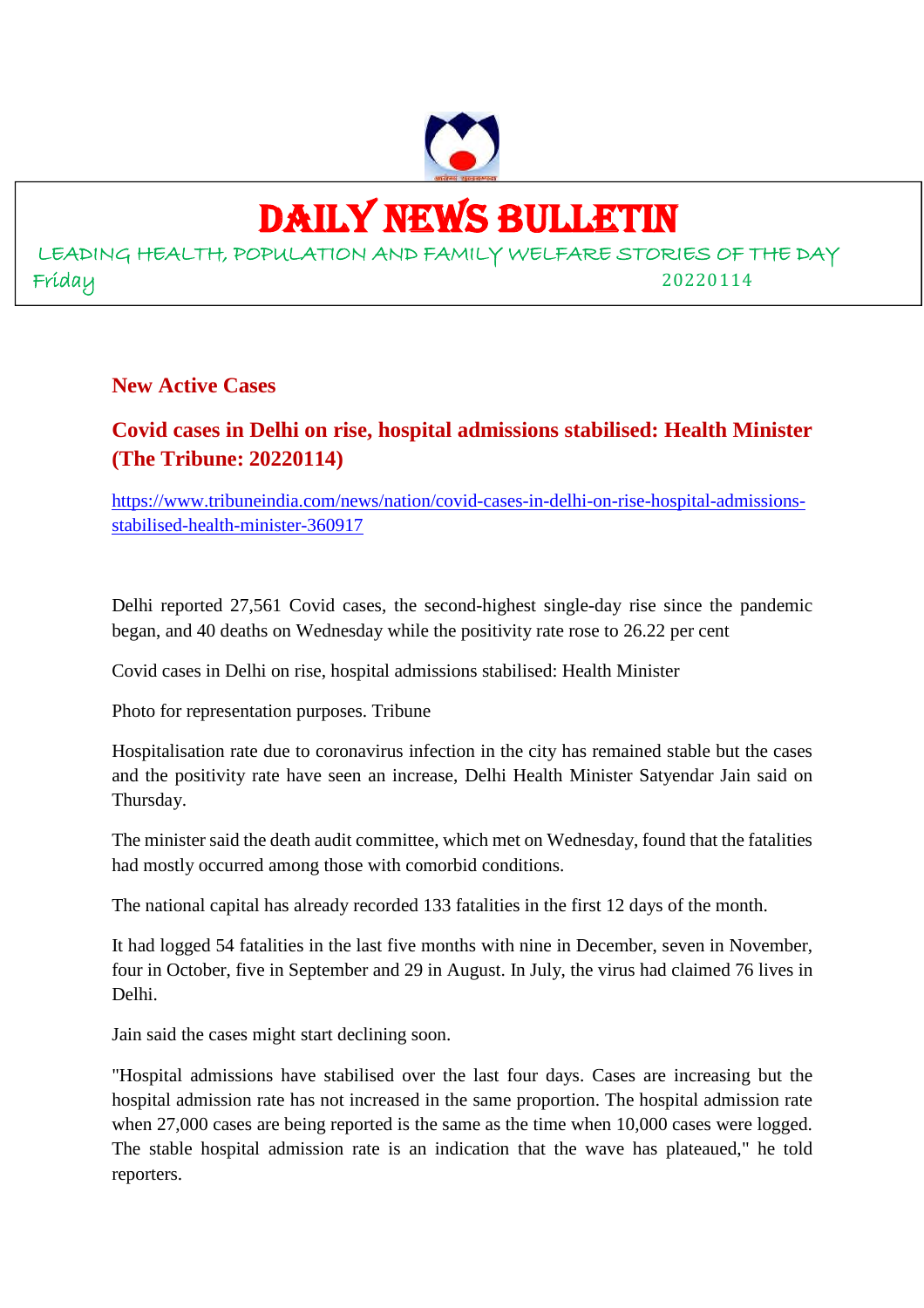Delhi reported 27,561 Covid cases, the second-highest single-day rise since the pandemic began, and 40 deaths on Wednesday while the positivity rate rose to 26.22 per cent.

#### **Medical Science ( The Tribune: 20220114)**

http://onlineepaper.asianage.com/articledetailpage.aspx?id=16100532

# A breathtaking transplant

porcine heart transplant carried out in the United States from a genetically modified pig is a breathtaking breakthrough in medical science.  $\blacktriangle$ The challenges ahead may be plenty in such harvesting but so are opportunities for the human race itself if there is further progress in xenotransplantation procedures, which can give a renewed lease of life to patients on long waiting lists for transplants of vital organs and very few willing donors like in India.

The marvels of science may be working wonders for the advancement of medicine and surgery where the efforts of pioneers like the doctors who carried out the Maryland transplant last week will be best remembered. There are no stigmas or ethical considerations to be overcome in such experiments, particularly as this heart from a pig with 10 genetic modifications to help the human body retain the organ, and which was made smaller to fit the right dimensions and weight for a body to accept, is a humanised heart.

The history of modern porcine xenotransplantation may go back 184 years when a New York ophthalmologist cut out an opaque cornea from a brave patient and replaced it with that of a pig, only to see the transplanted cornea cloud up again in weeks. An experimental surgery with a pig's heart carried out in India by a surgeon from Assam 25 years ago, however, had the least desirable result with the doctor being arrested and vilified for flouting procedures and had the pedantic Indian law book thrown at him.

Scientists believe that non-human primates may be the best for xenotransplantation but they may be endangered species thus raising ethical concerns. On the contrary, pigs breed quicker and plentifully and appear to be the best donors of humanised organs from genetic manipulation. What the Maryland transplantation represents is the crossing of a frontier. Researchers are said to be also working on skin, blood and islet cells of pigs for use in humans. Ultimately, they may build artificial organs in the lab to further this fascinating adventure into conquest of science to let people live longer.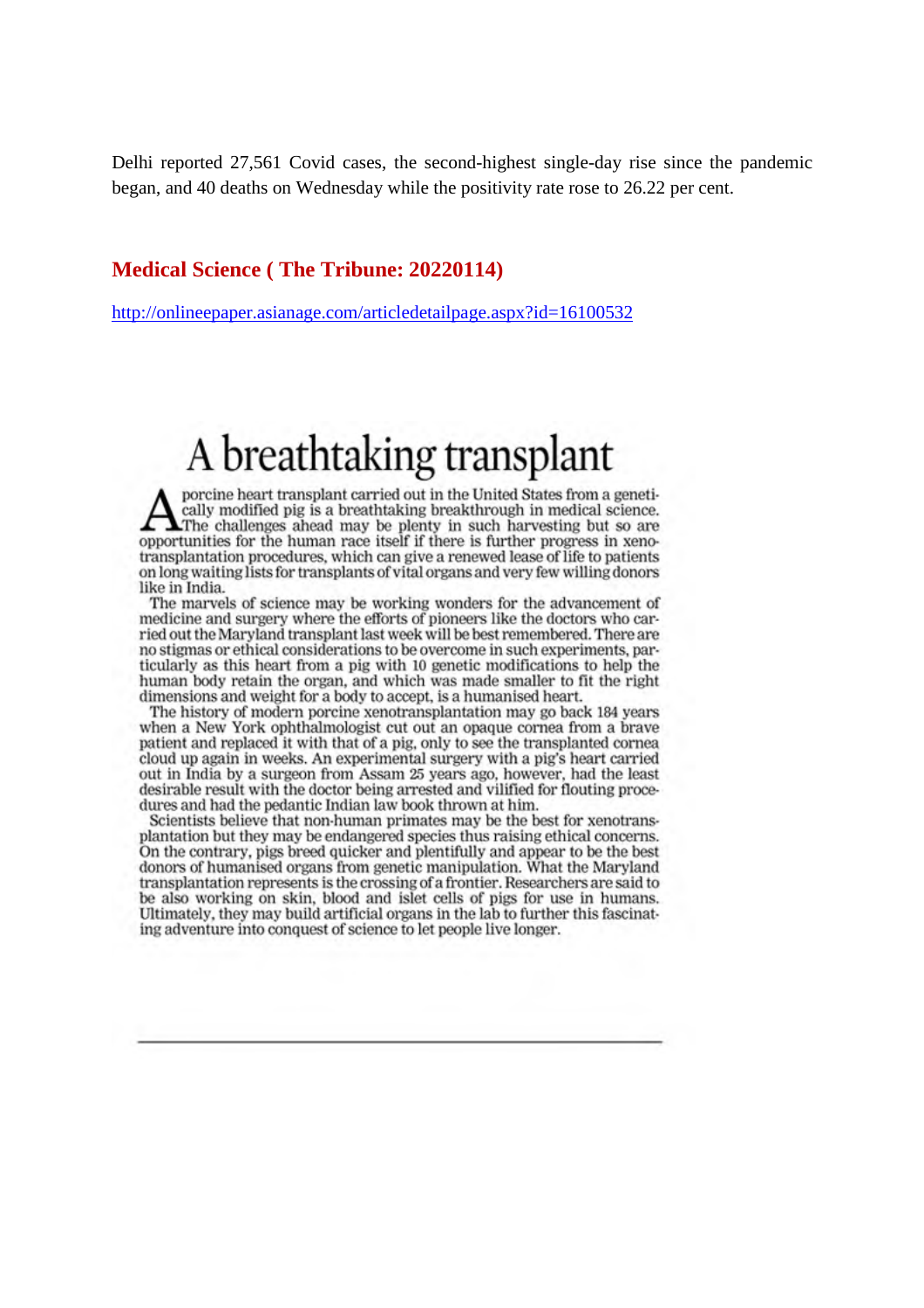## **Sustainable diets**

## **Sustainable diets may lead to fewer blood clots in the brain; know more here (The Indian Express:20220114)**

https://indianexpress.com/article/lifestyle/health/study-sustainable-diet-blood-clots-brainclimate-friendly-danish-diet-lowfat-7717458/

"Diet is a major source of #CO2, which we need to reduce," said Christina Dahm, study author

dietAre you eating sustainably? (Source: Getty Images/Thinkstock)

An efficient and effective way to optimise your efforts towards boosting health is to opt for sustainable diets, suggests a new Danish study.

The study from Aarhus University, Department of Public Health, published in scientific journal Stroke, mentioned that sustainable diets not only helped lower the risk of blood clots in the brain, but are beneficial for the climate too.

"If adult men or women follow a sustainable diet, and the Nordic recommendations for dietary fibre intake, then we see a lower risk of bleeding or blood clots in the brain," said Christina Dahm, study author.

Also in Premium |Guide to eat right: Fruits are good but how much is too much?

The study used data from the Danish Diet, Cancer and Health population study. A total of 57,053 adults aged 50 to 64 took part in the study in the early 1990s, and answered questions about their eating habits and lifestyles. In the following years, researchers used Danish registers to identify participants who developed bleeding and blood clots in the brain.

plant based diet Sustainability in diet is good for heart health! (Source: Getty Images/Thinkstock)

"The food we eat has a crucial influence on our health, but also affects our climate and the environment. We need to eat more sustainably, but of course it's important that we also have a healthy diet," said Dahm. She added that the study should be followed up in the context of today's Danish dietary habits, which contain an increased amount of new sustainable foods such as oat milk and plant-based meat alternatives, as well as studies that examine more specifically how Danes can become better at complying with climate-friendly dietary advice.

Diet is a major source of #CO2, which we need to reduce, said Dahm in a post on Twitter.

Also on sustainable diet |Plant-based meat: Is this sustainable food trend here to stay?

What is a sustainable diet?

A sustainable diet is one that is generally for the long-term and has a low impact on the environment and food supply, said Sakina Diwan, dietician, Bhatia Hospital, Mumbai.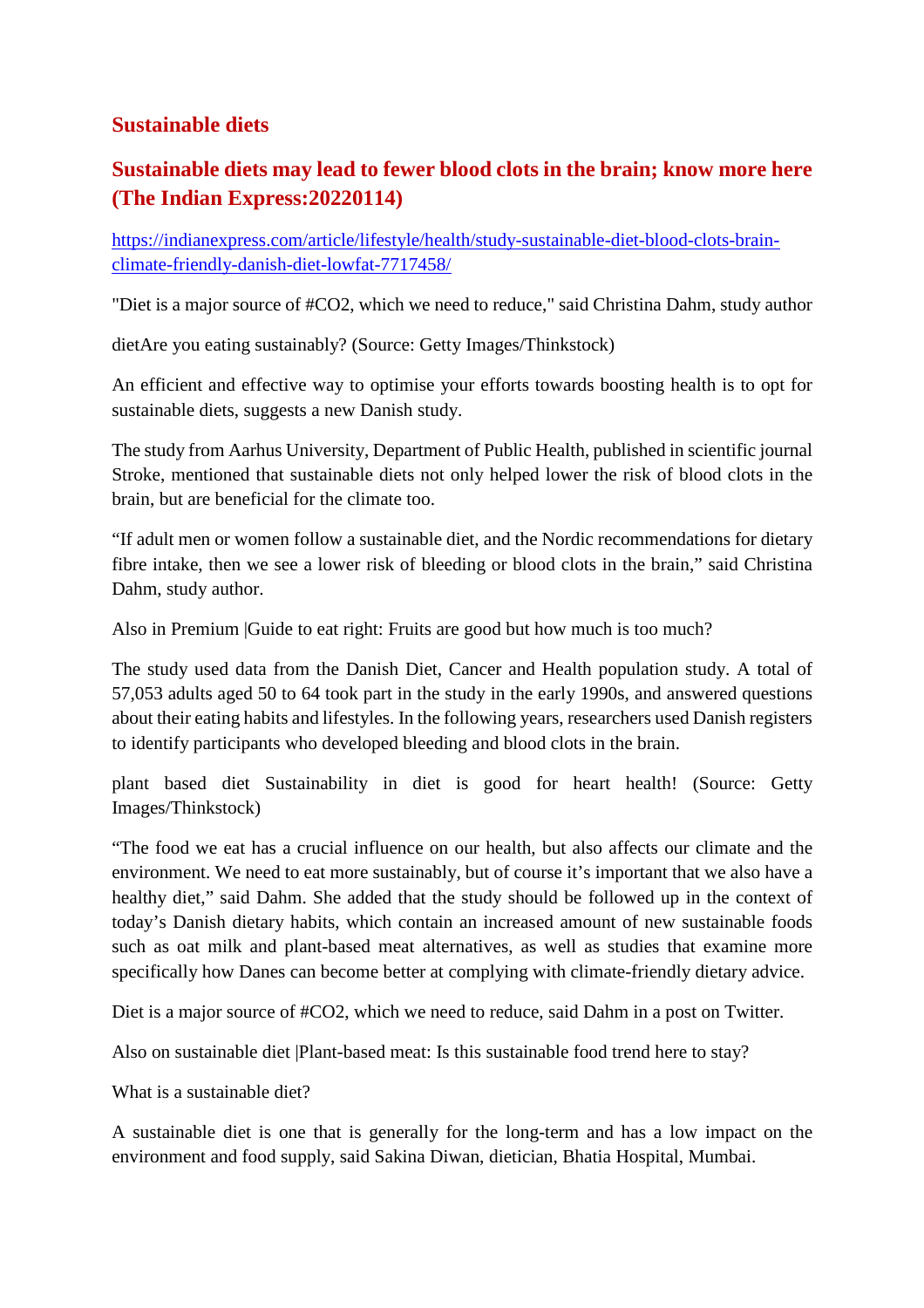The seven official Danish climate–friendly dietary guidelines are:

\*Eat plant-rich, varied and not too much.

\*Eat more vegetables and fruit.

\*Eat less meat — choose legumes and fish.

\*Eat whole grains.

\*Choose vegetable oils and low-fat dairy products.

\*Eat less of the sweet, salty and fatty.

\*Quench your thirst with water.

Why should one adopt a sustainable diet?

Adopting a sustainable diet can help maintain an individual's health while also making sure the planet has enough resources to feed future generations of humans, explained Diwan. "Research notes that a universally healthful reference diet includes increasing consumption of vegetables, fruits, whole grains, nuts, legumes. Meanwhile, a person eating sustainably will eat low amounts of or no refined grains, added sugars, red meat, and processed foods which have unhealthy impact," said Diwan.

## **Cervical cancer**

## **It is essential for women to get regular screening tests for cervical cancer; here's why (The Indian Express:20220114)**

https://indianexpress.com/article/lifestyle/health/cervical-cancer-awareness-month-womenregular-screening-checkup-7711870/

Every year, January is observed as Cervical Cancer Awareness Month to highlight the condition and raise awareness about the need to get screening tests done regularly.

cervical cancerIt is important to regularly get screenings done (Source: Getty Images/Thinkstock)

Cervical cancer cases, commonly seen in women, are increasing at an alarming rate in the country. But, timely screening can help prevent cervical cancer as it can spot abnormal changes in the cervix, allowing a woman can get prompt treatment, said experts.

Every year, January is observed as Cervical Cancer Awareness Month to highlight the condition and raise awareness about the need to get screening tests done regularly.

Here's all you need to know.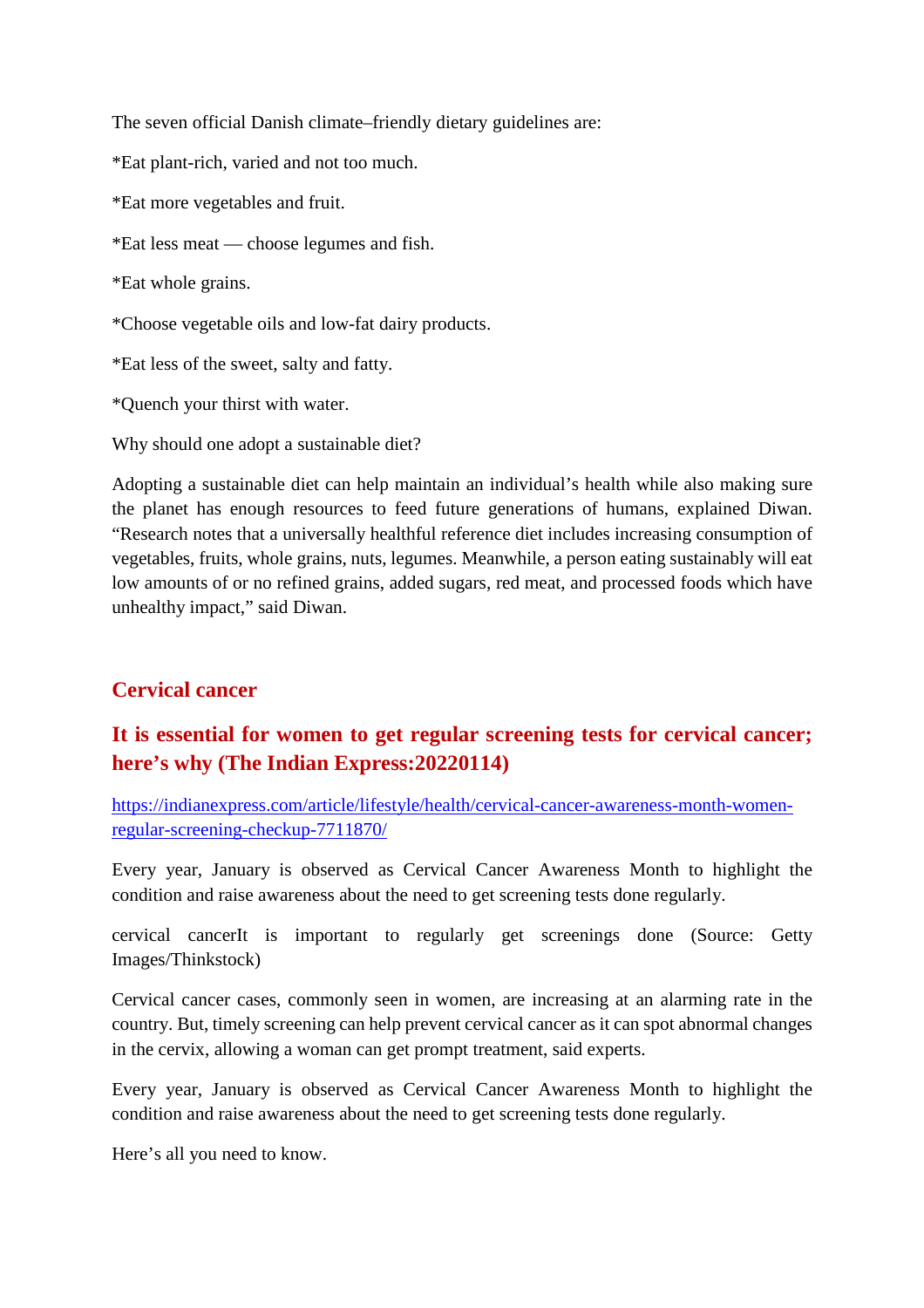"Cervical cancer starts from the cervix of a woman, which is the lower end of the womb (uterus). Human papillomavirus (HPV), a sexually transmitted infection, is the main cause of this cancer," said Dr Sheetal Agarwal Gynaecologist, Apollo Spectra Hospital, Delhi. She shared that some common symptoms include pelvic pain after intercourse, and abnormal vaginal discharge.

Regular visits to your gynaecologist can result in early detection. (Photo: Pexels)

Other risk factors for this type of cancer are having sex at an early age, that may raise the chances of one suffering from HPV infection; smoking; or having chlamydia, gonorrhoea, syphilis, HIV and Aids, age, a weak immune system, multiple partners and unmonitored use of birth control pills.

"Screening is widely done to look for precancerous changes or early cancers before signs or symptoms begin to appear. Since there is still a lack of awareness regarding cervical cancer, women do not speak out in open due to fear. But, they should be encouraged to go for a regular screening right from the age of 21-65, after every three years," said Dr Agarwal.

Pap test: Also known as a Pap smear, this test is done to spot early changes in cells that can turn cancerous. Here, a sample of cells from the cervix is taken for checking. A Pap test is also combined with an HPV test.

HPV test: A sample of cells is removed from the cervix, and is examined for the strains of HPV most commonly linked to cervical cancer. One can do an HPV test alone, or even combine it with a Pap test.

#### Vaccination

There are vaccines against cervical cancer, which are both bivalent and quadrivalent to give protection not only against cervical cancer but also genital warts. It's a course of three doses given over a period of six months from the age of 9 to 45 years

Vaccines have come out to protect against cervical cancer. (Photo: Pexels)

"You need to speak to your doctor regarding cervical cancer screening and follow a proper schedule. Do not neglect your health, and miss your screening routine as doing so can be fatal for you. Be vigilant about your health," said Dr Agarwal.

# **Covid-positive people (Hindustan Times:20220114)**

https://epaper.hindustantimes.com/Home/ArticleView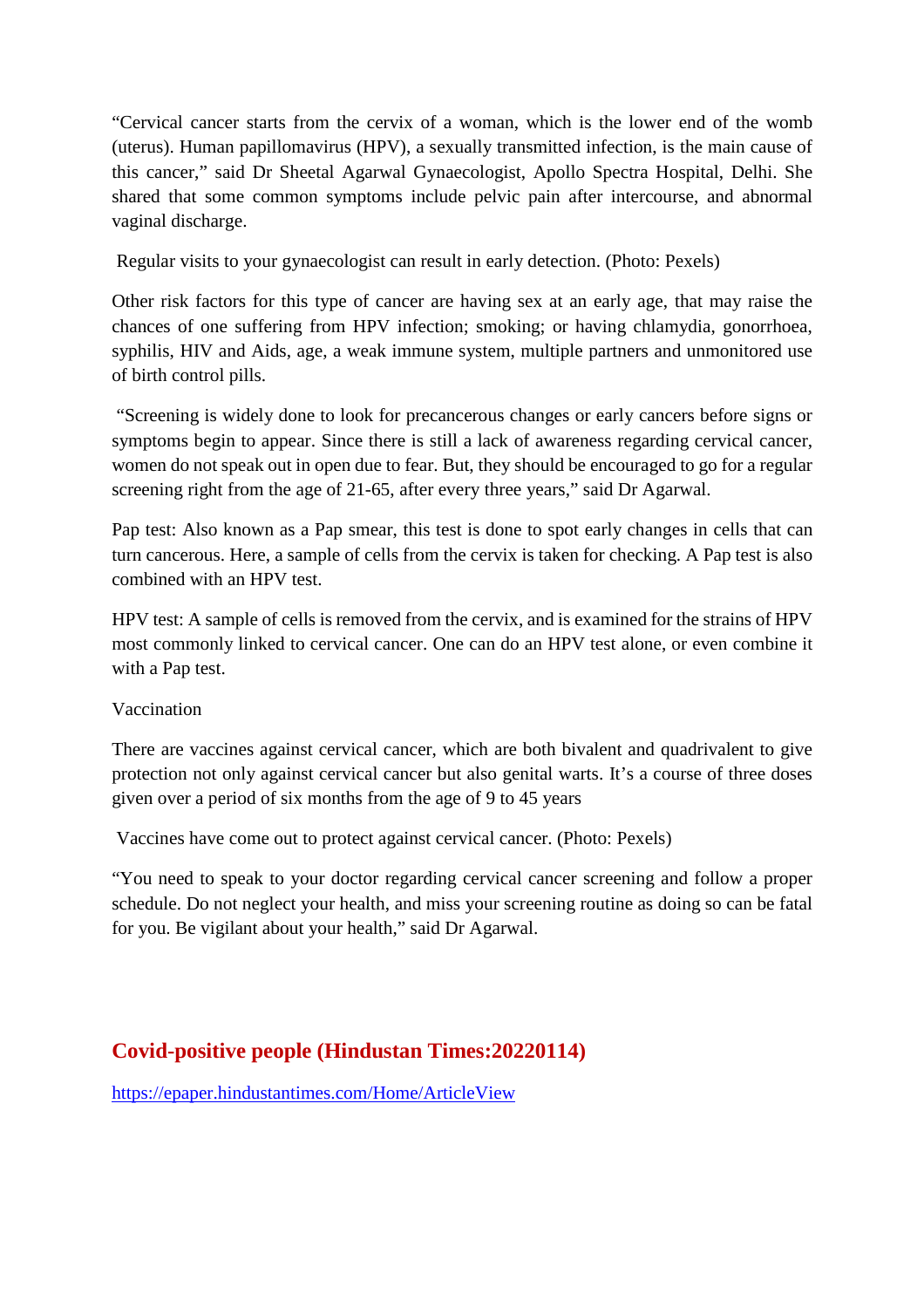Only eight of the 97 Covid-positive people who died in Delhi's hospitals between January 9 and 12 were fully vaccinated, and only 19 had got one jab of the vaccine, according to a new analysis by the government that underscores the vulnerability of the unvaccinated in the third national wave of cases fuelled by the Omicron variant of Sars-CoV-2.

The analysis pointed to three trends: a majority of the deaths were in unvaccinated people; people were at greater risk if they had serious comorbid illnesses like cancer and kidney disease; and most of the fatalities occurred in less than two days of hospital admission, suggesting people may be reaching critical care too late.

"According to the latest report of the death audit committee, which was recently reconstituted, the highest number of deaths due to Covid-19 are of those who were admitted due to a comorbidity or a serious disease. For hospital admissions, RT-PCR test is mandatory, so many critically ill patients came with other serious diseases and were found positive upon admission," Delhi health minister Satyendar Jain said.

"In this wave, those who do not have comorbid conditions, are vaccinated and are not elderly, are having only mild symptoms which is treatable at home," he added.

According to data from the analysis, seen by HT, only 8.3% of the 97 dead had taken both doses of vaccines, while 19.6% had taken one shot. The remaining 70 had not taken any dose. A more detailed analysis of 34 patients who died in Delhi government hospitals and for whom comorbid conditions were known, only one had a single known comorbid condition – diabetes – while the remaining had a combination, which most commonly included kidney disease.

In the 37 patients who died in Delhi hospitals, for whom the date of admission and the date of test report was available, 25 were diagnosed Covid-positive either the same day or later. Of the 37 deaths, 22 took place the same day or the following day.

The new analysis mirrored similar findings from earlier – of the 46 who died between January 5 and 9, 76% were unvaccinated. In the 97 who died in the four days after that, 72% were unvaccinated.

"The number of hospitalisations as compared to new cases coming daily is currently under control. We are hopeful that this is the peak. The cases are also being detected more because we have increased testing. The existing health system in Delhi is in a good shape and we are fully prepared to deal with the most serious of situations," Jain said.

While the death numbers are significantly lower than what was seen during the last wave of Covid-19 cases in the Capital, officials have said that they are looking into why some people appear to be reaching hospitals too late.

The trends are largely consistent with what has been seen elsewhere. Many of the deaths are in people whose Covid-19 diagnosis may be incidental -- that is, they were confirmed to be infected only after they reached the hospital.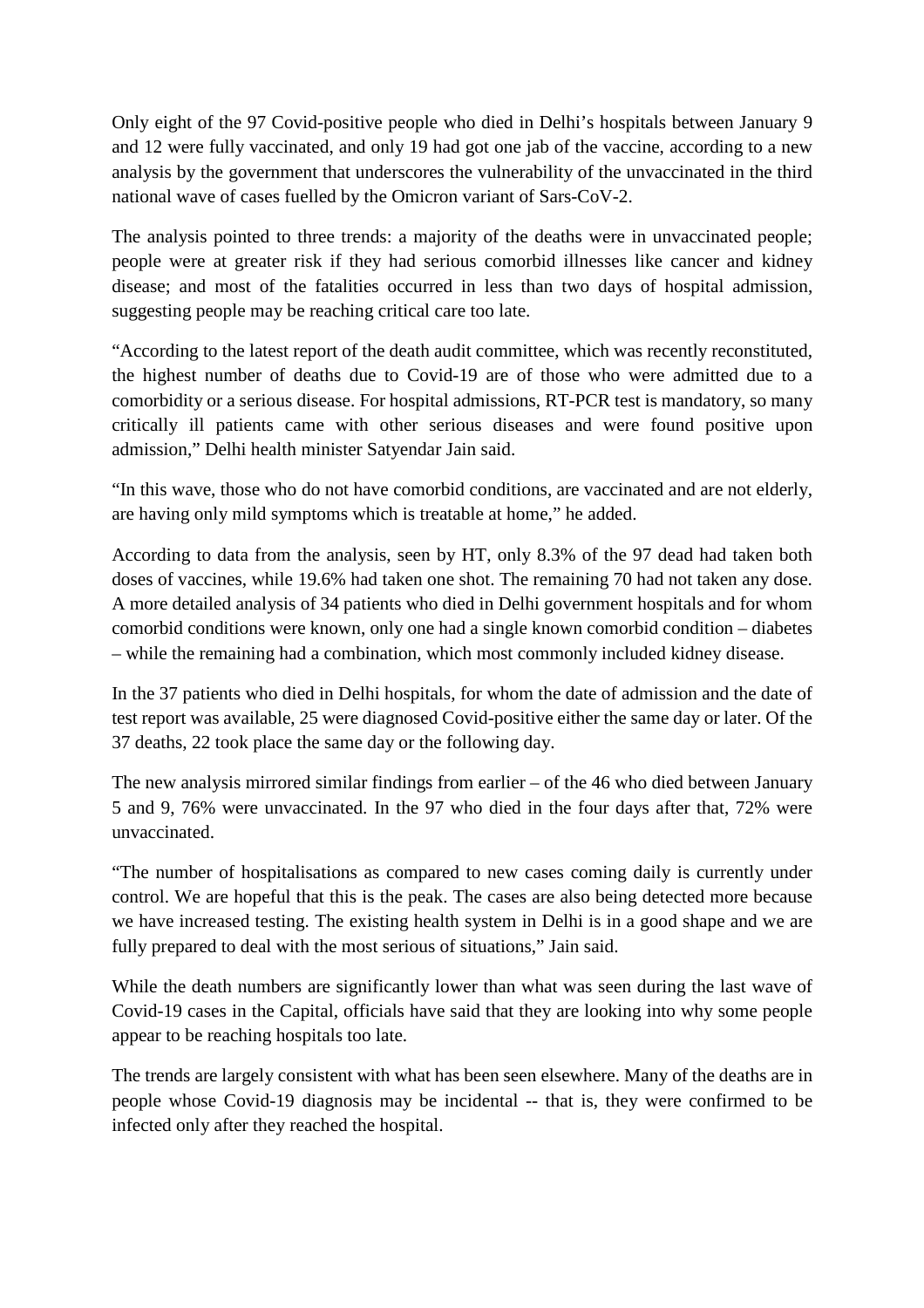A senior health official said at present, 15,000 Covid-19 beds have been made operational. "The government can double the number of beds overnight if needed, but as the number of hospitalised patients is so less at present, the need to increase beds is not being considered immediately. The administration has the plans ready to activate 37,000 oxygenated beds overnight," said the official.

About 30 Covid-19 patients are admitted in GTB hospital, where the total capacity is 750. Similarly, a total of 750 beds are available in Lok Nayak hospital but only 136 patients are admitted. "If needed, we can increase the number to 1,000 in both," the official said.

Dr Nikhil Modi, consultant, pulmonology/ respiratory medicine at Indraprastha Apollo Hospitals, said people are recovering even in three days. "So, even if someone is coming with a serious heart condition or any other disease, once the diagnosis is done, the treatment starts to respond almost immediately despite the patient being Covid-positive. They recover in days. In the hospitals, so far the situation is manageable. But, it is not that admissions are not happening. The numbers are slowly surging because daily cases are also increasing," he said.

## **28,867 cases: Highest ever single-day tally**

## **28,867 cases: Highest ever single-day tally(Hindustan Times:20220114)**

#### https://epaper.hindustantimes.com/Home/ArticleView

Delhi registered 28,867 cases of Covid-19 on Thursday, the city's biggest ever single-day tally, as the third national wave of the pandemic - the fifth wave in Delhi - eclipsed a record set 269 days ago, even while a relatively small number of patients continue to occupy hospital beds.

Before this, the Capital's highest one-day case spike was on April 20 last year, when the city registered 28,395 infections -- the peak of the devastating fourth wave.

The data showed that Thursday's case rise came on the back of nearly 99,000 tests, of which 29.21% returned positive results, an increase from 26.2% positive samples a day earlier. This number, known as test positivity rate, is at its highest since May 3 last year, when it touched 29.5%.

The city also added 31 deaths of the infection, showed Thursday's state government numbers, fewer than 40 fatalities recorded the previous day, and still far lower than the numbers recorded during the heights of the fourth surge between April and May last year.

For instance, on April 20 last year, as the fourth wave hit its crescendo, the infection claimed 277 lives. In fact, the daily death toll, even at its highest during the fifth wave so far (40 on Wednesday), has been lower than during the peak of infections amid the third wave of infections in November 2020. On November 11 that year, Delhi added 8,593 Covid-19 cases, which was the highest daily count at that point, but logged 85 deaths.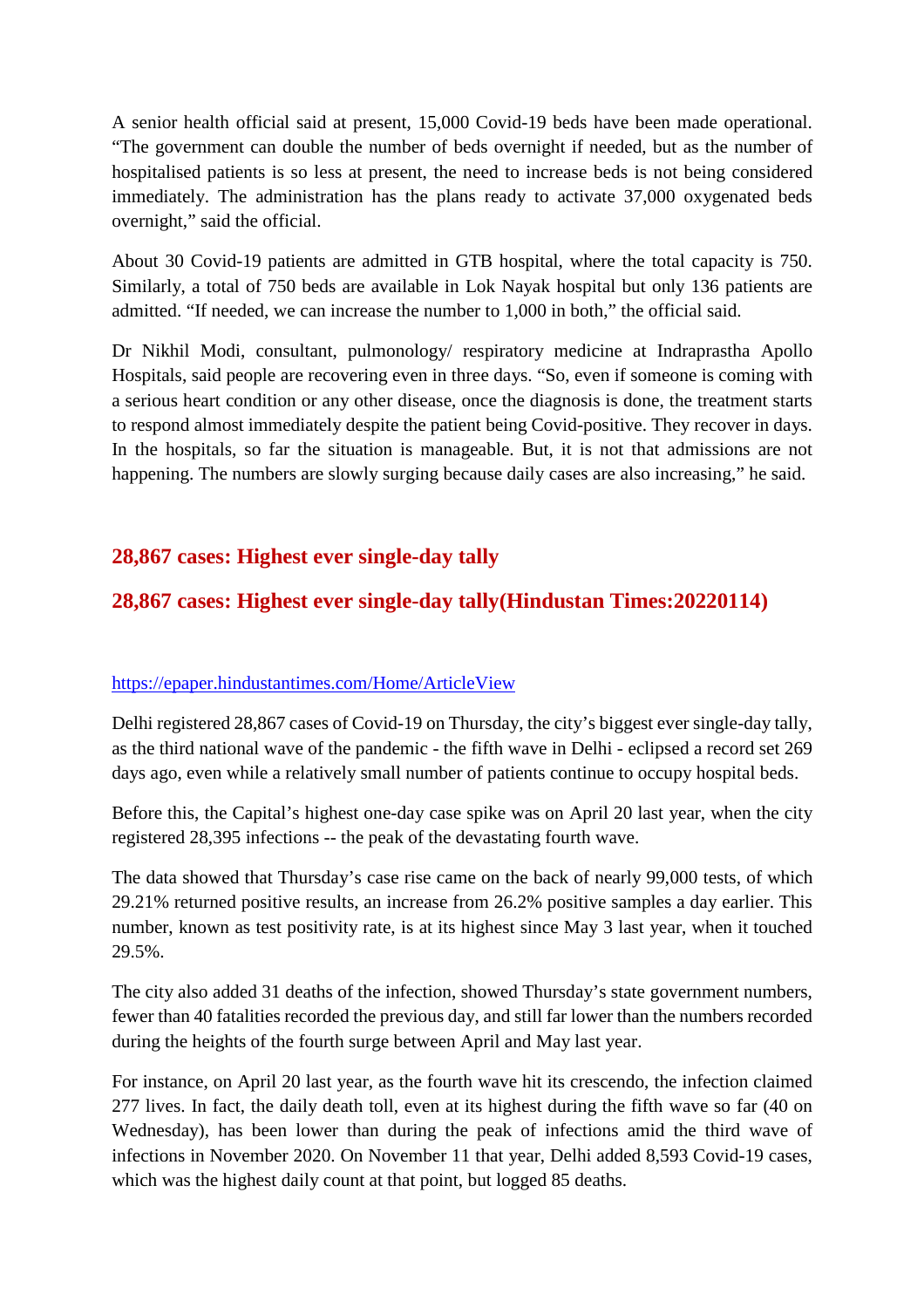This is largely because the Omicron variant of the coronavirus (that is responsible for a majority of the infections during Delhi's ongoing wave), is far less virulent than previous iterations of the Sars-CoV-2 virus.

Most patients infected by the Omicron variant develop milder symptoms, which do not necessitate hospitalisation or medical oxygen support. As a result, Delhi's hospital admission numbers have remained comparatively low during the ongoing wave of the infection, with just over 2,400 occupying beds in the city's facilities, leaving over 13,000 vacant.

In all, over 94,000 people in the city are currently battling Covid-19.

Health department data showed that 2,424 Covid-19 patients in Delhi were hospitalised as on Thursday, up marginally from 2,363 the previous day, and 2,209 on Tuesday.

Further, of those hospitalised with Covid-19 in Delhi currently, 768 patients were on oxygen support, 628 were in intensive care, and 98 were on ventilators.

A recent analyses by the Delhi government has also shown that a majority of those who have died of the infection over the past or so have been unvaccinated, or had other serious illnesses.

Only eight of the 97 Covid-29 patients who died in Delhi's hospitals between January 9 and 12 were fully vaccinated, and only 19 had got one jab, according to the latest analysis. It mirrored similar findings from earlier – of the 46 who died between January 5 and 9, 76% were unvaccinated.

Dr KK Talwar, former head of the Medical Council of India, who was also heading the Punjab government's expert group on Covid-19 during the second wave, said, "The next two weeks will be crucial. If you follow the trends of South Africa, it seems like after cases and hospitalisations stabilise, the infections should also start falling. But we will have to see how trends behave in our cities."

#### coronavirus

How coronavirus survives longer on glass, plastic than on cloth, paper decoded (The Hindu:20220114)

https://www.thehindu.com/sci-tech/science/how-coronavirus-survives-longer-on-glassplastic-than-on-cloth-paper-decoded/article33841380.ece

A man walks past a graffiti showing people wearing protective masks on a street in Navi Mumbai, January 21, 2021.

The virus can survive for four days on glass, but only three hours on paper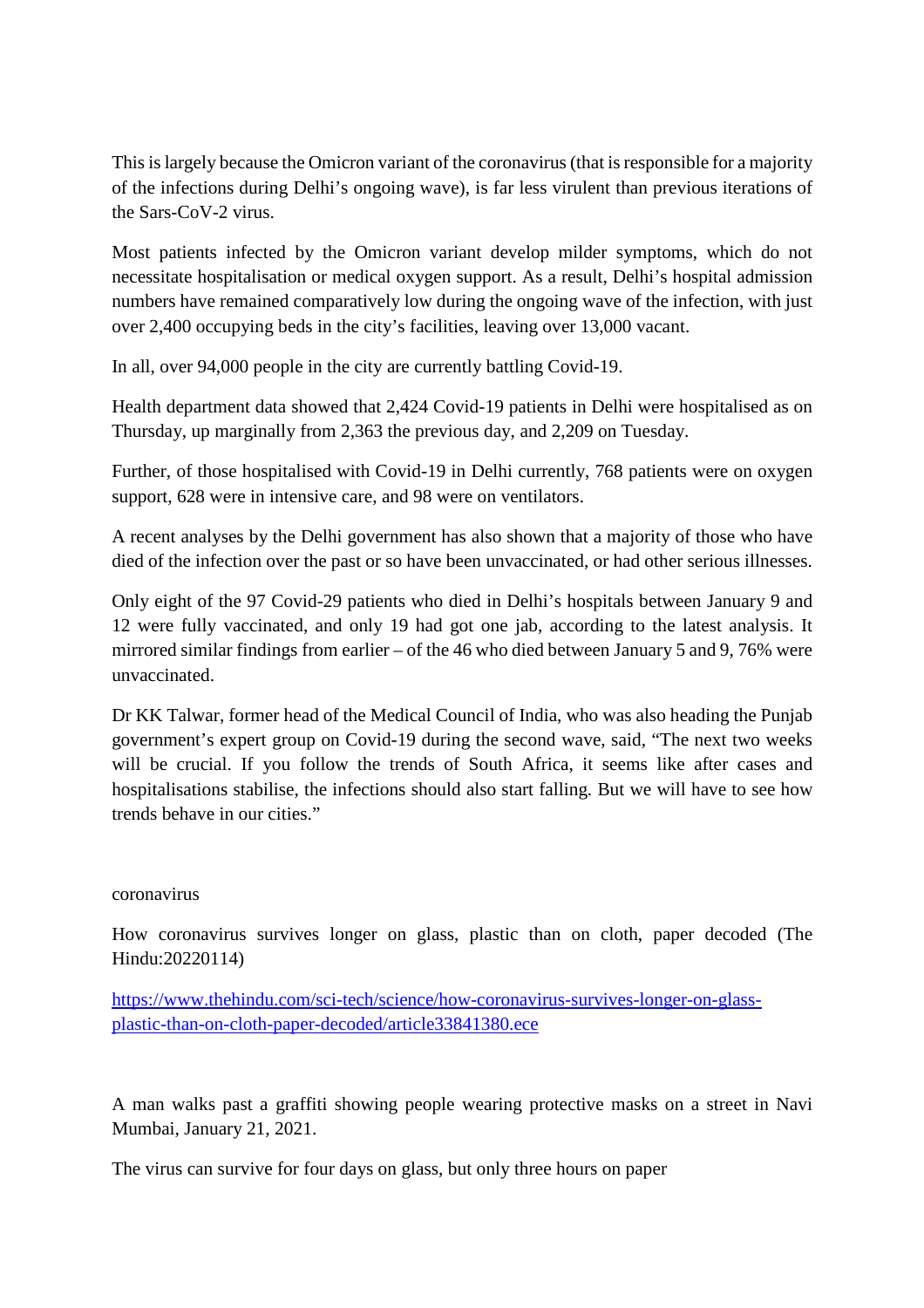A study by researchers from the Indian Institute of Technology (IIT) Bombay has shown why the novel coronavirus may survive for far lesser time on porous surfaces such as paper and clothes than on impermeable surfaces like glass and plastic.

COVID-19, caused by the SARS-CoV-2 virus, is transmitted through respiratory droplets. The virus-laden droplets also form fomite upon falling on a surface, which serves as a source for infection spread.

In the study, published in the journal Physics of Fluids, the researchers analysed the drying of droplets on impermeable and porous surfaces. They found that a droplet remains liquid for a much shorter time on a porous surface, making it less favourable to the survival of the virus.

The research suggests that the virus can survive for four days on glass, and seven days on plastic and stainless steel. However, the virus survived for only three hours and two days on paper and cloth, respectively, the researchers said.

"Based on our study, we recommend that furnture in hospitals and offices, made of impermeable material, such as glass, stainless steel, or laminated wood, be covered with porous material, such as cloth, to reduce the risk of infection upon touch," said study author Sanghamitro Chatterjee from IIT Bombay.

The study also suggests that seats in public places, such as parks, shopping malls, restaurants, and railway or airport waiting halls, could be covered with cloth to reduce the risk of disease spread.

According to the researchers, 99.9% of the droplet's liquid content for both impermeable and porous surfaces is evaporated within the first few minutes. They noted that after this initial state, a microscopic thin residual liquid film remains on the exposed solid parts, where the virus can still survive.

The team, including Janani Srree Murallidharan, Amit Agrawal and Rajneesh Bhardwaj, also from IIT Bombay, discovered the evaporation of this remnant thin film is much faster in the case of porous surfaces as compared to impermeable surfaces.

The droplets spread due to capillary action between the liquid near the contact line and the horizontally oriented fibres on the porous surface and the void spaces in porous materials, which accelerates evaporation, the researchers said. "The fact that just the geometric features rather than the chemical details of the porous material make the thin-film lifetime significantly less was surprising," Bhardwaj explained.

The researchers said that the study findings, such as the droplet's liquid phase lifetime of approximately six hours on paper, will be particularly relevant in certain contexts, like schools. While this timescale is shorter than that of any permeable material, such as glass with a liquid phase lifetime of around four days, it would impact the exchange of notebooks, they said.

For example, the researchers said, it could come handy when policymakers evaluate safe measures for reopening schools or the exchange of currency note transactions in retail banks.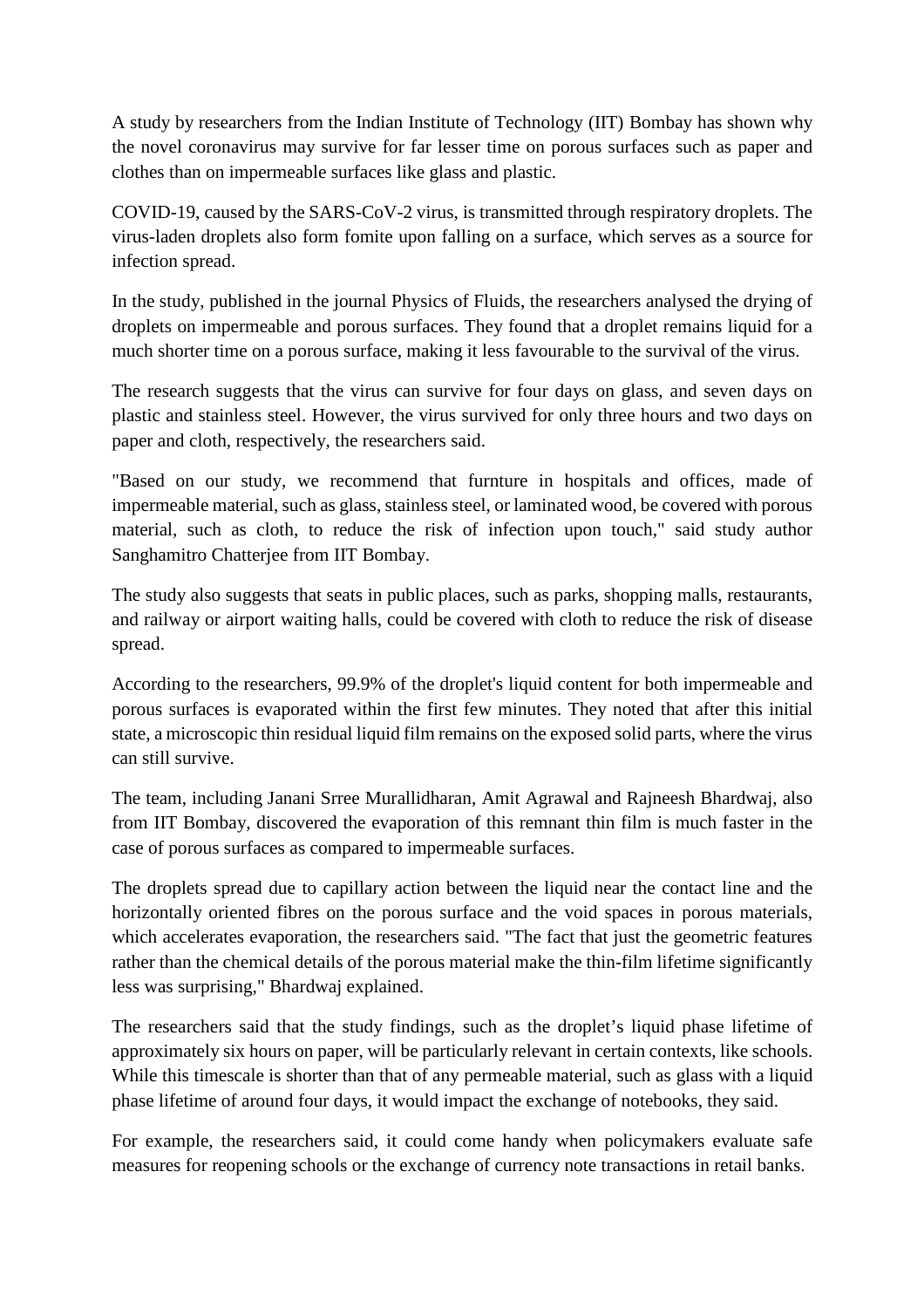Similarly, they said the cardboard boxes, used commonly by e-commerce companies around the world, could be deemed relatively safe, since they would inhibit the virus survival.

### **Two common drugs**

## **Two common drugs found effective against COVID-19, in early testing (The Hindu:20220114)**

https://www.thehindu.com/sci-tech/health/two-common-drugs-found-effective-against-covid-19-in-early-testing/article37923226.ece

Representational image only. | Photo Credit: Getty Images/iStockphoto

Researchers from the University of Florida in the U.S. noted that the combination includes diphenhydramine, an antihistamine used for allergy symptoms.

Two over-the-counter drugs have been found to inhibit the replication of SARS-CoV-2, the virus that causes COVID-19, in preliminary tests, according to a study.

Researchers from the University of Florida in the U.S. noted that the combination includes diphenhydramine, an antihistamine used for allergy symptoms.

Explained | Can the Omicron variant of SARS-CoV-2 be identified quickly?

When paired with lactoferrin, a protein found in cow and human milk, the compounds were found to hinder SARS-CoV-2 during tests in monkey cells and human lung cells, they said.

Lactoferrin is commonly used as a supplement to treat stomach and intestinal ulcers, among other uses, according to the researchers.

"We found out why certain drugs are active against the virus that causes COVID-19. Then, we found an antiviral combination that can be effective, economical and has a long history of safety," said David A Ostrov, an associate professor at the University of Florida.

In lab tests on human and monkey cells, the combination of drugs was particularly potent, the researchers said.

Individually, the two compounds each inhibited SARS-CoV-2 virus replication by about 30%, they said, adding that together, they reduced virus replication by 99%.

The findings, published in the journal Pathogens, are a first step in developing a formulation that could be used to accelerate COVID-19 recovery.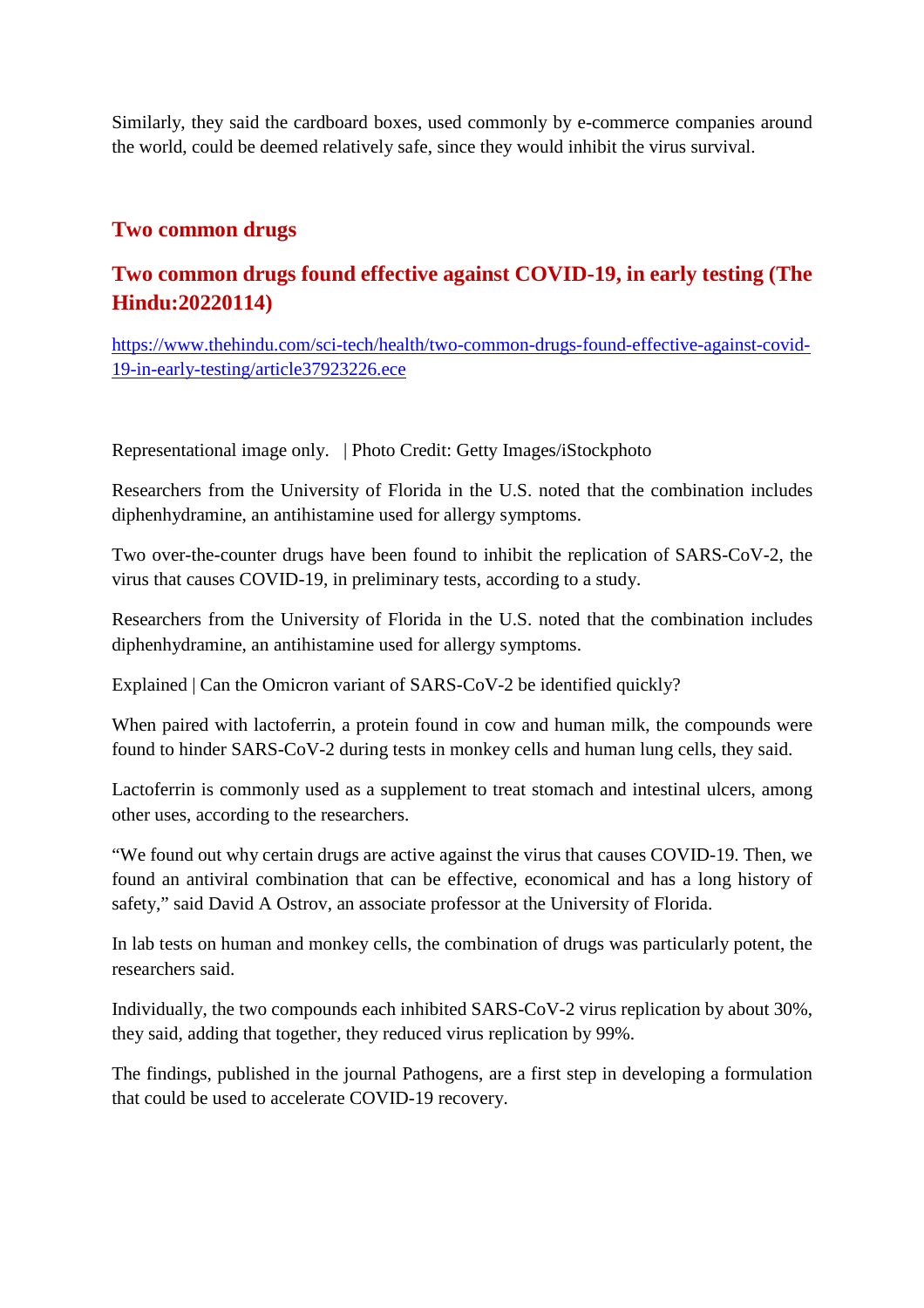Additional research into the compounds' effectiveness for COVID-19 prevention is already under way in mouse models, the researchers said.

To establish their findings, they focussed on proteins expressed in human cells known as sigma receptors.

Watch | All about the new Omicron coronavirus variant

In COVID-19 cases, the virus "hijacks" stress-response machinery, including sigma receptors, in order to replicate in the body, according to the researchers.

Interfering with that signalling appears to be the key to inhibiting the virus's potency, they said.

"We now know the detailed mechanism of how certain drugs inhibit SARS-CoV-2 infection," Mr. Ostrov said.

Data from the experiments show that a highly specific sigma receptor binding drug candidate and formulated combinations of over-the-counter products have the potential to inhibit virus infection and decrease recovery time from COVID-19, the researchers said.

While the findings are encouraging, Mr. Ostrov cautions against self-medicating with either diphenhydramine or lactoferrin as a COVID-19 prevention or treatment.

Explained | Why has Joe Biden ordered an investigation into the origins of SARS-CoV-2?

The type of lactoferrin used in the research differs slightly from the type that is commonly available to consumers, he added.

#### **Omicron Infection**

## **मंथन: धानमंी ने म ु यमंय के साथ बठै क म कहा, ओमी ोन यादा सं ामककोरोना के नए व प से लड़ने क तैयार कर :मोद( Hindustan:20220114)**

**https://epaper.livehindustan.com/**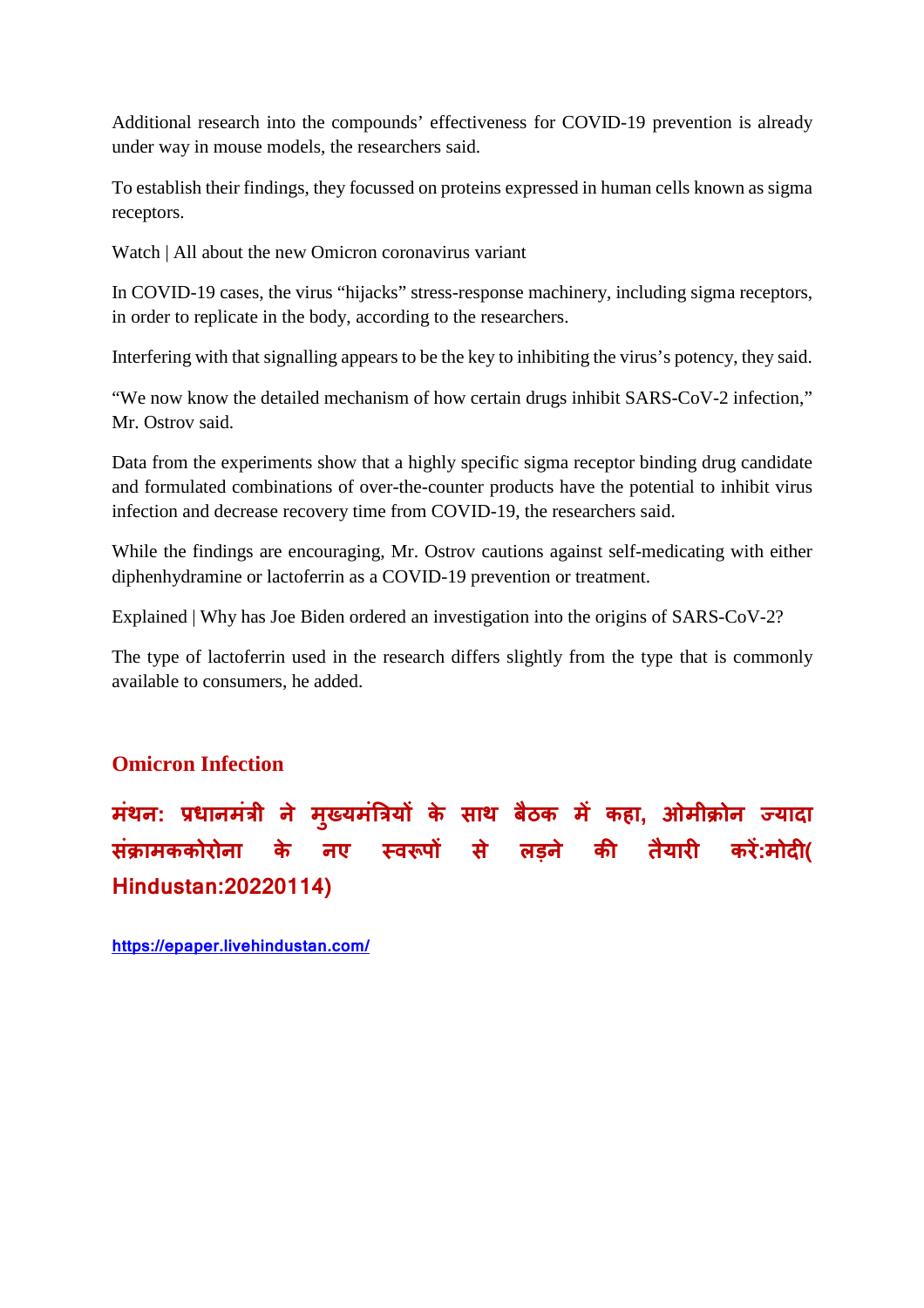

निई दिल्ली में गुरुवार को

प्रधानमंत्री नरेंद्र मोदी मुख्यमंत्रियों से चर्चा करते हुए। • एएनआई



# **राय सरकार, जनता से3 बड़ी अपील...**

• प्रधानमंत्री मोदी ने कहा कि राज्य सरकारें पाबंदियां लगाते वक्त अर्थव्यवस्था और लोगों की आजीवका का भी यान रख

• प्रशासन कोरोना वायरस और इसके नए स्वरूप ओमीक्रोन के स्थानीय नियंत्रण पर अधिक ध्यान दे

• हमें सतर्क रहना चाहिए लेकिन घबराएं नहीं। खासतौर पर त्योहारों के मौसम में सभी लोगों और प्रशासन की सतर्कता किसी भी रूप में कम नहीं होनी चाहिए

# **आशकं ा**

# **तीन दन मपार हो सकता हैदसू रलहर का पीक**

देश में कोरोना संक्रमण में वृद्धि की तेज रफ्तार के मद्देनजर विशेषज्ञों का कहना है कि अगले तीन दिनों में दूसरी लहर का पीक भी पार हो जाएगा। दूसरी लहर के दौरान पिछले साल मई में एक दिन में सबसे ज्यादा 4.14 लाख नए संक्रमण दर्ज किए गए थे। स्वास्थ्य मंत्रालय के अनुसार, गुरुवार को कोरोना के 2.47 लाख नए केस दजकए गए। **योरा**

# **नई दल| वशषे संवाददाता**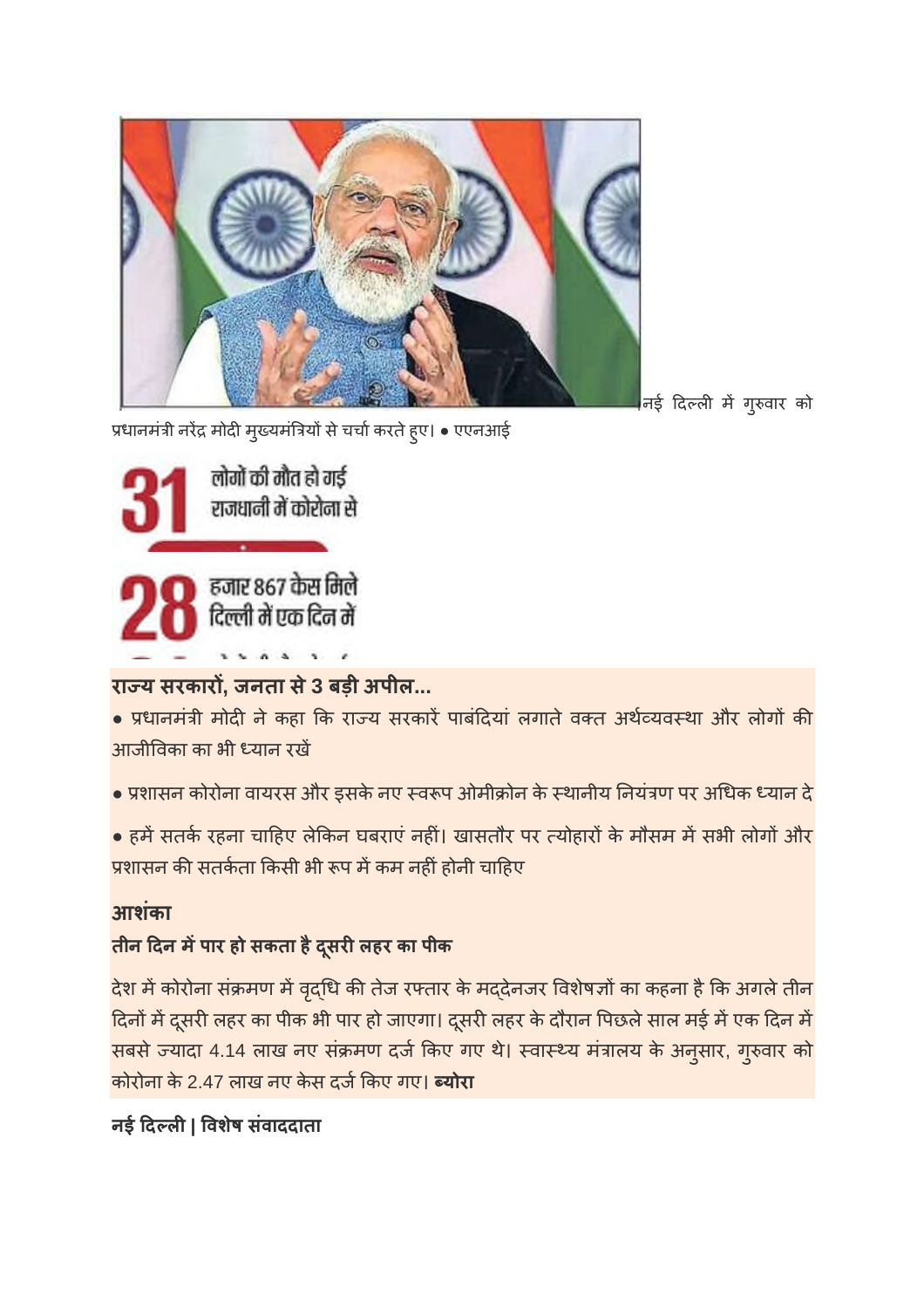प्रधानमंत्री नरेंद्र मोदी ने गुरुवार को कोरोना की स्थिति पर राज्यों के मुख्यमंत्रियों के साथ बैठक की। इस दौरान उन्होंने कहा कि कोरेाना के पिछले स्वरूप की तुलना में ओमीक्रोन तेजी से फैल रहा है, ये अधिक संक्रामक है। भविष्य में इस वायरस के नए स्वरूपों से लड़ने के लिए हमें तैयार रहने की जरूरत है। हमारे स्वास्थ्य विशेषज्ञ स्थिति का आकलन कर रहे हैं, हमें सतर्क रहना होगा।

बैठक में प्रधानमंत्री मोदी ने कहा, हम भारत के 130 करोड़ लोग, अपने सामूहिक प्रयासों से निश्चित रूप से कोरोना महामारी से विजयी होंगे। उन्होंने कहा, ओमीक्रोन की तो इसके बारे में प्रारंभिक तस्वीर धीरे-धीरे साफ हो रही है। यह सामान्य आबादी को पिछले स्वरूप की तुलना में कई गुना तेजी से संक्रमित कर रहा है।

**हर घर दतक अभयान तजे कर :** उहनेकहा क आज रायके पास पयात माा मवैसीन है। अग्रिम पंक्ति के कार्यकर्ताओं और वरिष्ठ नागरिकों को जितनी जल्दी हम एहतियाती खुराक देंगे, हमारी स्वास्थ्य प्रणाली उतनी ही मजबूत होगी। शत-प्रतिशत टीकाकरण के लिए हर घर दस्तक अभियान को हमें और तेज करना है।

70 को दूसरी ख़राक: उन्होंने कहा, आज भारत लगभग 92 फीसदी वयस्क जनसंख्या को कोविड वैक्सीन की पहली खुराक दे चुका है। देश दूसरी खुराक की कवरेज में भी 70 प्रतिशत के आसपास पहुंच चुका है। 10 दिन के अंदर ही भारत ने लगभग तीन करोड़ किशोरों का भी टीकाकरण कर दिया है।

**टीकाकरण सबसे बड़ा हथियार:** प्रधानमंत्री ने कहा, महामारी से जंग में अपनाए गए सामूहिक दृष्टिकोण को केंद्र और राज्य सरकारों को जारी रखना चाहिए। कोविड महामारी के खिलाफ टीकाकरण सबसे बड़ा हथयार है।

# Covid

स्वास्थ्य विभाग के अध्ययन में यह बात सामने आई, कोविड से मरने वालों में आधे गंभीर बीमारी से प्रसित थे**चार दिन में 97 मौत, 70 को नहलगा था टीका Hindustan:20220114)**

https://epaper.livehindustan.com/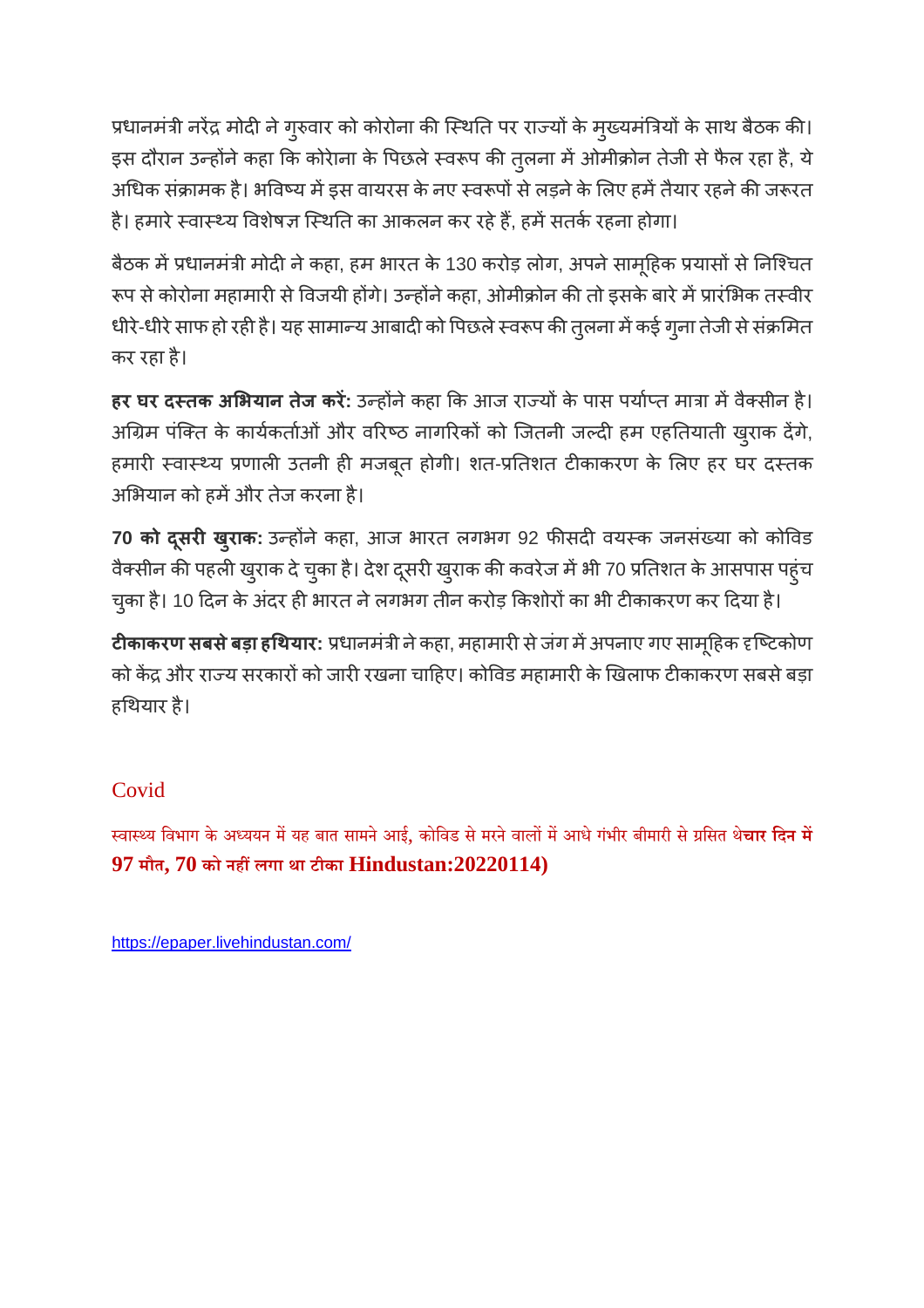



।<br>सीडब्ल्यूजी आइसोलेशन सेंटर में गुरुवार को मरीज की जांच करते स्वास्थ्यकर्मी। ● एजेंसी

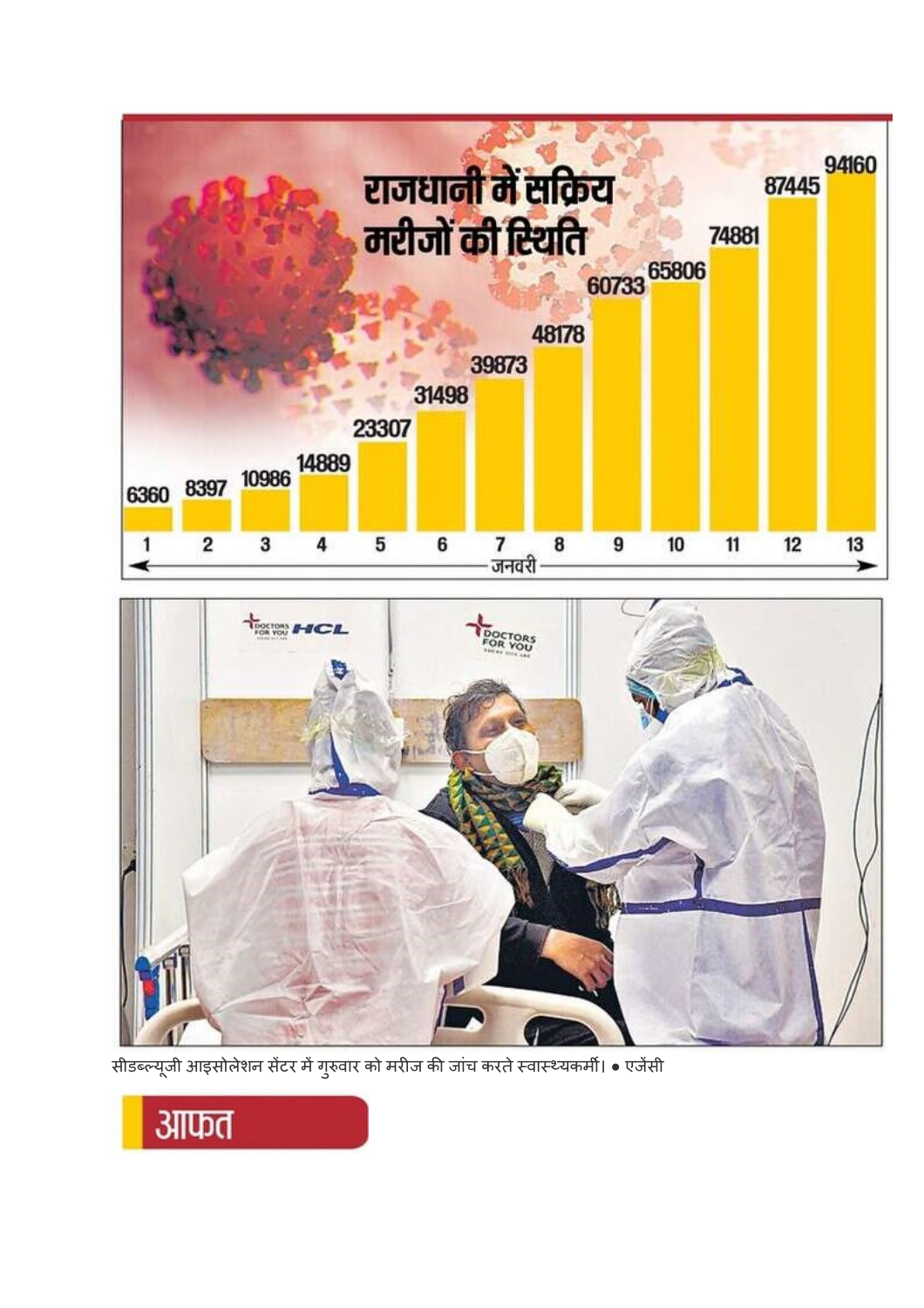# **राजधानी मएक दन म28867 नए केस आए नई दल**| **वरठ संवाददाता**

दिल्ली में कोरोना से मौत के मामले लगातार बढ़ रहे हैं। बुधवार को दिल्ली में 31 संक्रमितों की मौत हुई। इससे पहले बुधवार को 40 मरीजों की मौत हुई थी। कोरोना की संक्रमण दर भी बढ़कर 29.21 फीसदी पहुंच गई है।

दिल्ली के स्वास्थ्य विभाग के अनुसार, गुरुवार को कोरोना के 28867 नए मामले सामने आए। वहीं 221121 मरीजों को छुट्टी दी गई, जबकि, 31 मरीजों ने कोरोना के कारण दम तोड़ दिया। दिल्ली में अबतक 1646583 लोग संक्रमित हो चुके हैं। इनमें से 1527152 कोरोना से ठीक हो गए, जबकि 25271 ने कोरोना के कारण दम तोड़ दिया। बढ़ते मामलों के साथ मृत्युदर घटकर 1.56 फीसदी रह गई है।

**सक्रिय मरीज 94 हजार से अधिक**: स्वास्थ्य विभाग के अनुसार, दिल्ली में कोरोना के सक्रिय मरीज बढ़कर 94160 हो गए हैं। इनमें से होम आइसोलेशन में 62324 मरीज भर्ती हैं। वहीं कोविड केयर सेंटर में 559, कोविड हेल्थ सेंटर में 41 और दिल्ली के विभिन्न अस्पतालों में 2424 मरीज भर्ती हैं।

विभाग के अनुसार दिल्ली के अस्पतालों में 2424 मरीज भर्ती हैं। इनमें से 55 मरीज कोरोना लक्षण के साथ और 2369 मरीज कोरोना संक्रमित हैं। कोरोना संक्रमित मरीजों में से 628 मरीज आईसीयू पर, 768 मरीज ऑक्सीजन सपोर्ट पर है।

# Pollution

अिधकतम और यनूतम तापमान भी सामाय सेकम रहनेका अनमुान**राजधानी कहवा तीन िदन तक बेहद खराब रहने कसभं ावना** (**Hindustan:20220114)**



घने कोहरे के बीच गुरुवार की

सुबह मयूर विहार से गुजरती मेट्रो ट्रेन। कोहरे के कारण सुबह के समय दृश्यत 50 मीटर तक रह गई थी। • अमल केएस